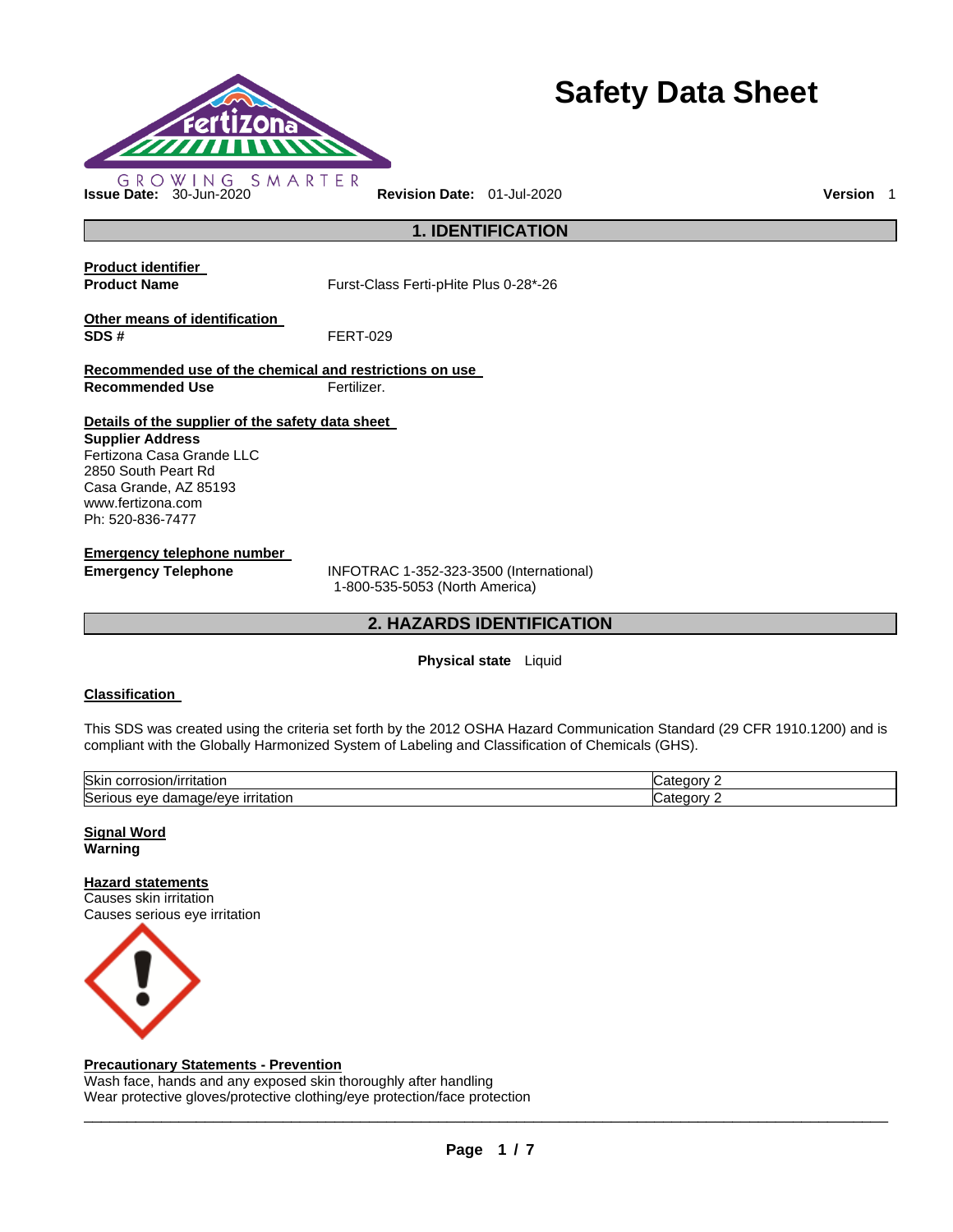#### **Precautionary Statements - Response**

IF IN EYES: Rinse cautiously with water for several minutes. Remove contact lenses, if present and easy to do. Continue rinsing If eye irritation persists: Get medical advice/attention IF ON SKIN: Wash with plenty of water and soap Take off contaminated clothing and wash before reuse If skin irritation occurs: Get medical advice/attention

\_\_\_\_\_\_\_\_\_\_\_\_\_\_\_\_\_\_\_\_\_\_\_\_\_\_\_\_\_\_\_\_\_\_\_\_\_\_\_\_\_\_\_\_\_\_\_\_\_\_\_\_\_\_\_\_\_\_\_\_\_\_\_\_\_\_\_\_\_\_\_\_\_\_\_\_\_\_\_\_\_\_\_\_\_\_\_\_\_\_\_\_\_

## **3. COMPOSITION/INFORMATION ON INGREDIENTS**

| Chemical Nature | Derived from Phosphorous acid and potassium hydroxide. Please see products label for<br>more info. |
|-----------------|----------------------------------------------------------------------------------------------------|
|                 |                                                                                                    |

## **4. FIRST AID MEASURES**

#### **Description of first aid measures**

| <b>Eve Contact</b>                                                         | Immediately flush with plenty of water. After initial flushing, remove any contact lenses and<br>continue flushing for at least 15 minutes. If eye irritation persists: Get medical<br>advice/attention. |  |
|----------------------------------------------------------------------------|----------------------------------------------------------------------------------------------------------------------------------------------------------------------------------------------------------|--|
| <b>Skin Contact</b>                                                        | Wash off immediately with soap and plenty of water while removing all contaminated<br>clothes and shoes. If skin irritation persists, call a physician.                                                  |  |
| <b>Inhalation</b>                                                          | Remove exposed individual(s) to fresh air for 20 minutes. Consult a physician/poison center<br>if individual's condition declines or if symptoms persist.                                                |  |
| Ingestion                                                                  | Rinse mouth. Do NOT induce vomiting. Drink 1 or 2 glasses of water. Never give anything<br>by mouth to an unconscious person. Call a poison center or doctor/physician if you feel<br>unwell.            |  |
| Most important symptoms and effects, both acute and delayed                |                                                                                                                                                                                                          |  |
| <b>Symptoms</b>                                                            | Causes serious eye irritation. Causes skin irritation. May cause nausea, vomiting, stomach<br>ache, and diarrhea.                                                                                        |  |
| Indication of any immediate medical attention and special treatment needed |                                                                                                                                                                                                          |  |

**Notes to Physician Treat symptomatically.** 

## **5. FIRE-FIGHTING MEASURES**

#### **Suitable Extinguishing Media**

Use extinguishing measures that are appropriate to local circumstances and the surrounding environment.

**Unsuitable Extinguishing Media** Not determined.

#### **Specific Hazards Arising from the Chemical**

Product is not flammable or combustible.

**Hazardous combustion products** Phosphorus oxides.

#### **Protective equipment and precautions for firefighters**

As in any fire, wear self-contained breathing apparatus pressure-demand, MSHA/NIOSH (approved or equivalent) and full protective gear.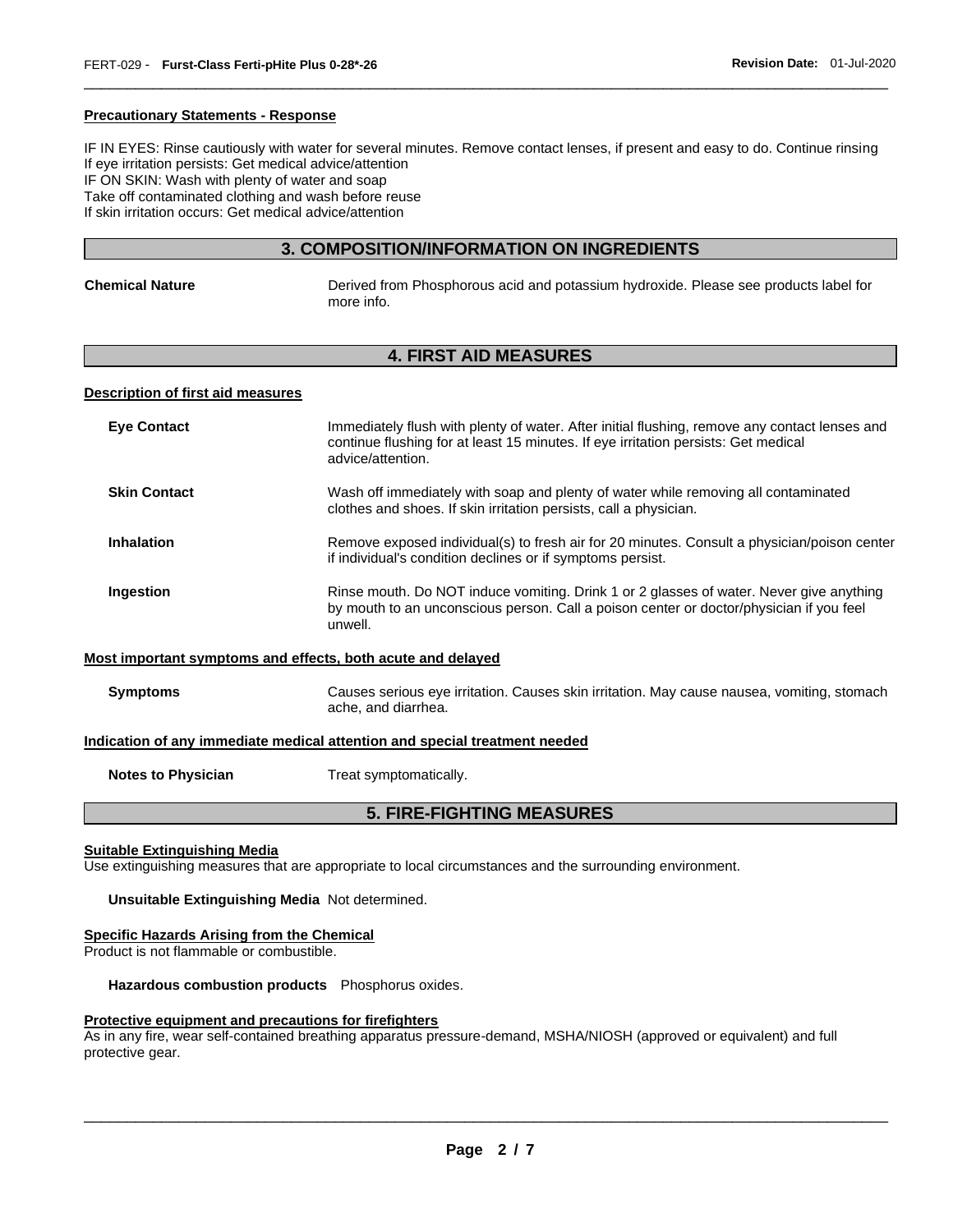|                                                                       | <b>6. ACCIDENTAL RELEASE MEASURES</b>                                                                                                                                                                                                                                                                            |  |  |
|-----------------------------------------------------------------------|------------------------------------------------------------------------------------------------------------------------------------------------------------------------------------------------------------------------------------------------------------------------------------------------------------------|--|--|
|                                                                       | Personal precautions, protective equipment and emergency procedures                                                                                                                                                                                                                                              |  |  |
| <b>Personal Precautions</b>                                           | Use personal protective equipment as required.                                                                                                                                                                                                                                                                   |  |  |
| <b>Environmental precautions</b>                                      |                                                                                                                                                                                                                                                                                                                  |  |  |
| <b>Environmental precautions</b>                                      | See Section 12 for additional Ecological Information.                                                                                                                                                                                                                                                            |  |  |
| Methods and material for containment and cleaning up                  |                                                                                                                                                                                                                                                                                                                  |  |  |
| <b>Methods for Containment</b>                                        | Prevent further leakage or spillage if safe to do so. Soak up and contain spill with an<br>absorbent material.                                                                                                                                                                                                   |  |  |
| <b>Methods for Clean-Up</b>                                           | Reclaim where possible. Sweep up and shovel into suitable containers for disposal.                                                                                                                                                                                                                               |  |  |
|                                                                       | 7. HANDLING AND STORAGE                                                                                                                                                                                                                                                                                          |  |  |
| <b>Precautions for safe handling</b>                                  |                                                                                                                                                                                                                                                                                                                  |  |  |
| <b>Advice on Safe Handling</b>                                        | Handle in accordance with good industrial hygiene and safety practice. Wear appropriate<br>personal protective equipment. Wash face, hands and any exposed skin thoroughly after<br>handling. Avoid contact with skin, eyes or clothing. Avoid breathing vapors or mists. Use<br>only with adequate ventilation. |  |  |
| Conditions for safe storage, including any incompatibilities          |                                                                                                                                                                                                                                                                                                                  |  |  |
| <b>Storage Conditions</b>                                             | Keep containers tightly closed in a dry, cool and well-ventilated place. Store at<br>temperatures above 32°F.                                                                                                                                                                                                    |  |  |
| <b>Incompatible Materials</b>                                         | Strong oxidizing agents. Strong acids. Strong bases. Chlorates. Nitrates. Carbides. Steel.<br>Aluminum alloys. Brass. Tin. Galvanized metal.                                                                                                                                                                     |  |  |
|                                                                       | 8. EXPOSURE CONTROLS/PERSONAL PROTECTION                                                                                                                                                                                                                                                                         |  |  |
| <b>Exposure Guidelines</b>                                            | This product, as supplied, does not contain any hazardous materials with occupational<br>exposure limits established by the region specific regulatory bodies                                                                                                                                                    |  |  |
| <b>Appropriate engineering controls</b>                               |                                                                                                                                                                                                                                                                                                                  |  |  |
| <b>Engineering Controls</b>                                           | Apply technical measures to comply with the occupational exposure limits. Maintain eye<br>wash fountain and quick-drench facilities in work area.                                                                                                                                                                |  |  |
| Individual protection measures, such as personal protective equipment |                                                                                                                                                                                                                                                                                                                  |  |  |
| <b>Eye/Face Protection</b>                                            | Wear eye/face protection. Refer to 29 CFR 1910.133 for eye and face protection<br>regulations.                                                                                                                                                                                                                   |  |  |
| <b>Skin and Body Protection</b>                                       | Wear protective gloves and protective clothing. Reference Wiley's "Quick Selection Guide<br>to Chemical Protective Clothing". Refer to 29 CFR 1910.138 for appropriate skin and body<br>protection.                                                                                                              |  |  |
| <b>Respiratory Protection</b>                                         | If necessary, wear a MSHA/NIOSH-approved respirator. Refer to 29 CFR 1910.134 for<br>respiratory protection requirements.                                                                                                                                                                                        |  |  |

\_\_\_\_\_\_\_\_\_\_\_\_\_\_\_\_\_\_\_\_\_\_\_\_\_\_\_\_\_\_\_\_\_\_\_\_\_\_\_\_\_\_\_\_\_\_\_\_\_\_\_\_\_\_\_\_\_\_\_\_\_\_\_\_\_\_\_\_\_\_\_\_\_\_\_\_\_\_\_\_\_\_\_\_\_\_\_\_\_\_\_\_\_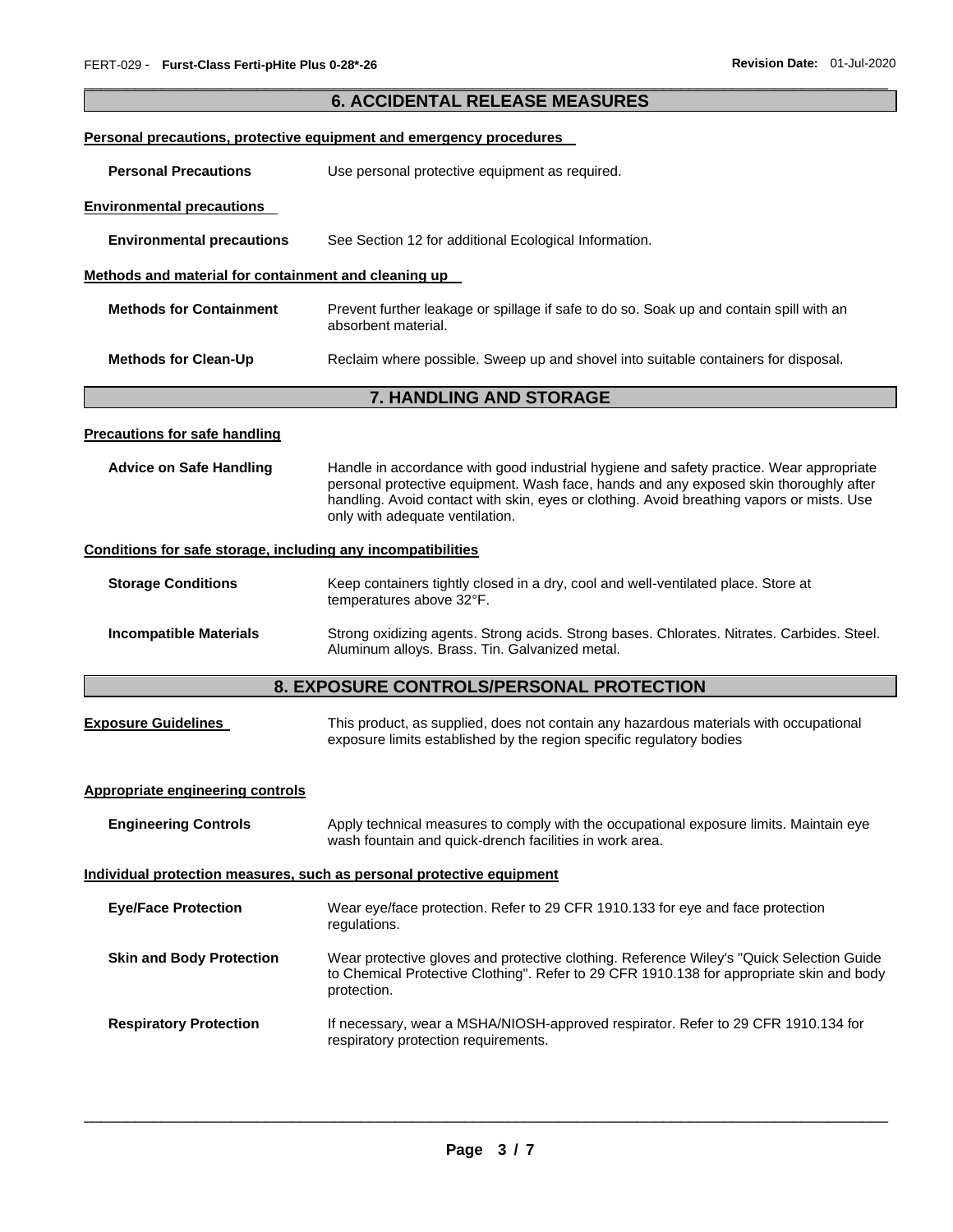\_\_\_\_\_\_\_\_\_\_\_\_\_\_\_\_\_\_\_\_\_\_\_\_\_\_\_\_\_\_\_\_\_\_\_\_\_\_\_\_\_\_\_\_\_\_\_\_\_\_\_\_\_\_\_\_\_\_\_\_\_\_\_\_\_\_\_\_\_\_\_\_\_\_\_\_\_\_\_\_\_\_\_\_\_\_\_\_\_\_\_\_\_ **General Hygiene Considerations** Avoid contact with skin, eyes and clothing. After handling this product, wash hands before eating, drinking, or smoking. If contact occurs, remove contaminated clothing. If needed, take first aid action shown on section 4 of this SDS. Launder contaminated clothing before reuse.

## **9. PHYSICAL AND CHEMICAL PROPERTIES**

#### **Information on basic physical and chemical properties**

| <b>Physical state</b>                     | Liquid           |                       |                |
|-------------------------------------------|------------------|-----------------------|----------------|
| Appearance                                | Not determined   | Odor                  | Not determined |
| Color                                     | Not determined   | <b>Odor Threshold</b> | Not determined |
| Property                                  | <b>Values</b>    | Remarks • Method      |                |
| рH                                        | Not determined   |                       |                |
| Melting point / freezing point            | Not determined   |                       |                |
| Boiling point / boiling range             | Not determined   |                       |                |
| <b>Flash point</b>                        | Not determined   |                       |                |
| <b>Evaporation Rate</b>                   | Not determined   |                       |                |
| Flammability (Solid, Gas)                 | Not determined   |                       |                |
| <b>Flammability Limit in Air</b>          |                  |                       |                |
| Upper flammability or explosive<br>limits | Not determined   |                       |                |
| Lower flammability or explosive           | Not determined   |                       |                |
| limits                                    |                  |                       |                |
| Vapor Pressure                            | Not determined   |                       |                |
| <b>Vapor Density</b>                      | Not determined   |                       |                |
| <b>Relative Density</b>                   | Not determined   |                       |                |
| <b>Water Solubility</b>                   | Soluble in water |                       |                |
| Solubility in other solvents              | Not determined   |                       |                |
| <b>Partition Coefficient</b>              | Not determined   |                       |                |
| <b>Autoignition temperature</b>           | Not determined   |                       |                |
| <b>Decomposition temperature</b>          | Not determined   |                       |                |
| Kinematic viscosity                       | Not determined   |                       |                |
| <b>Dynamic Viscosity</b>                  | Not determined   |                       |                |
| <b>Explosive Properties</b>               | Not determined   |                       |                |
| <b>Oxidizing Properties</b>               | Not determined   |                       |                |
|                                           |                  |                       |                |

#### **Other information**

**Liquid Density** 12.36 lbs/gal @ 68°F

## **10. STABILITY AND REACTIVITY**

#### **Reactivity**

Not reactive under normal conditions.

#### **Chemical stability**

Stable under recommended storage conditions.

#### **Possibility of hazardous reactions**

None under normal processing.

#### **Conditions to Avoid**

Keep out of reach of children.

## **Incompatible materials**

Strong oxidizing agents. Strong acids. Strong bases. Chlorates. Nitrates. Carbides. Steel. Aluminum alloys. Brass. Tin. Galvanized metal.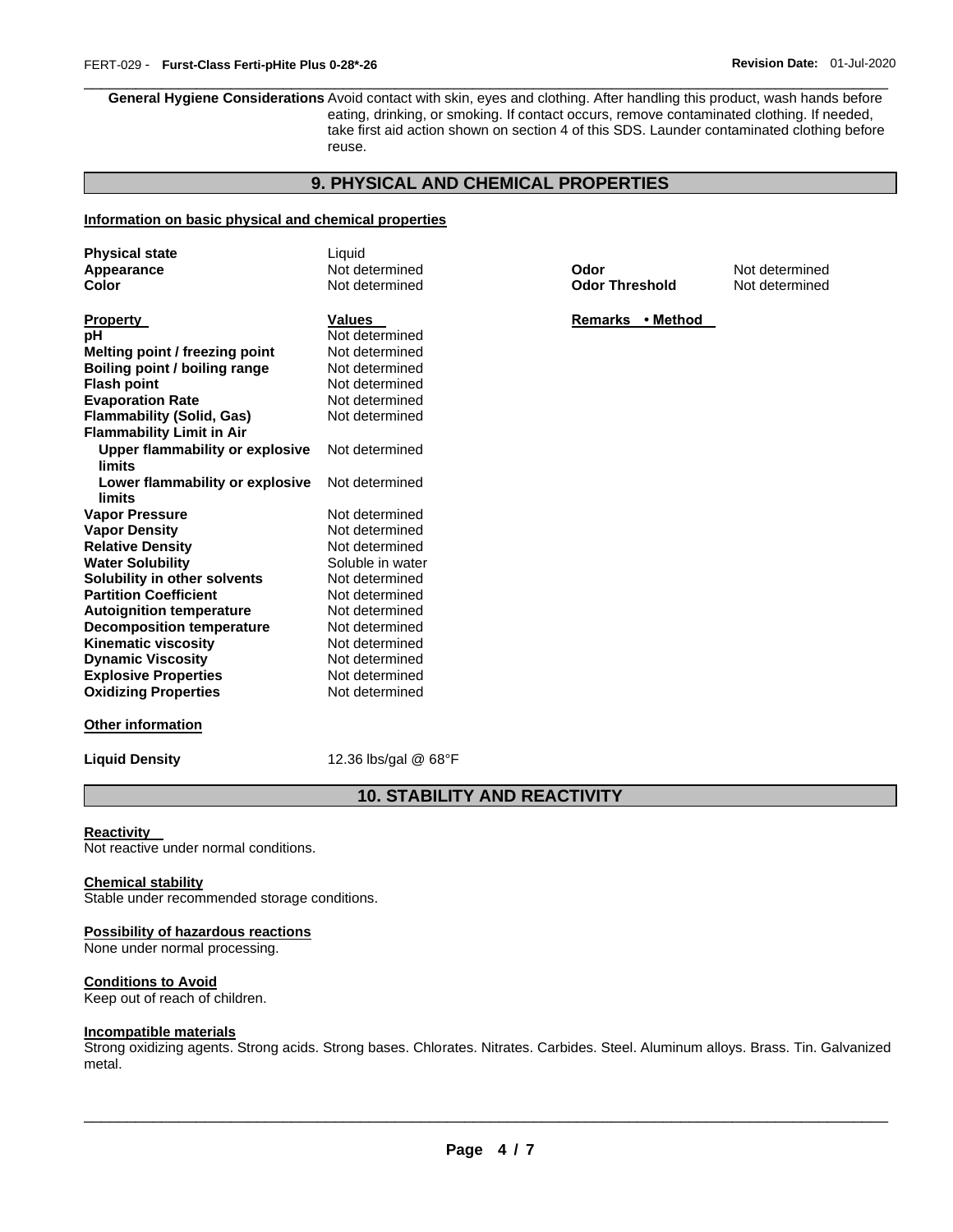## **Hazardous decomposition products**

Phosphorous oxides.

## **11. TOXICOLOGICAL INFORMATION**

\_\_\_\_\_\_\_\_\_\_\_\_\_\_\_\_\_\_\_\_\_\_\_\_\_\_\_\_\_\_\_\_\_\_\_\_\_\_\_\_\_\_\_\_\_\_\_\_\_\_\_\_\_\_\_\_\_\_\_\_\_\_\_\_\_\_\_\_\_\_\_\_\_\_\_\_\_\_\_\_\_\_\_\_\_\_\_\_\_\_\_\_\_

#### **Information on likely routes of exposure**

| <b>Product Information</b>                                                                 |                                                                                                                                              |  |  |
|--------------------------------------------------------------------------------------------|----------------------------------------------------------------------------------------------------------------------------------------------|--|--|
| <b>Eye Contact</b>                                                                         | Causes serious eye irritation.                                                                                                               |  |  |
| <b>Skin Contact</b>                                                                        | Causes skin irritation.                                                                                                                      |  |  |
| <b>Inhalation</b>                                                                          | Do not inhale.                                                                                                                               |  |  |
| Ingestion                                                                                  | May cause nausea, vomiting, stomach ache, and diarrhea.                                                                                      |  |  |
| <b>Component Information</b><br>Not available                                              |                                                                                                                                              |  |  |
|                                                                                            | Symptoms related to the physical, chemical and toxicological characteristics                                                                 |  |  |
| <b>Symptoms</b>                                                                            | Please see section 4 of this SDS for symptoms.                                                                                               |  |  |
| Delayed and immediate effects as well as chronic effects from short and long-term exposure |                                                                                                                                              |  |  |
| Carcinogenicity                                                                            | Based on the information provided, this product does not contain any carcinogens or<br>potential carcinogens as listed by OSHA, IARC or NTP. |  |  |

#### **Numerical measures of toxicity**

**The following values are calculated based on chapter 3.1 of the GHS document** No values to calculate.

#### **12. ECOLOGICAL INFORMATION**

#### **Ecotoxicity**

An environmental hazard cannot be excluded in the event of unprofessional handling or disposal.

#### **Component Information**

Not available

## **Persistence/Degradability**

Not determined.

#### **Bioaccumulation**

There is no data for this product.

#### **Mobility** Not determined

## **Other Adverse Effects**

Not determined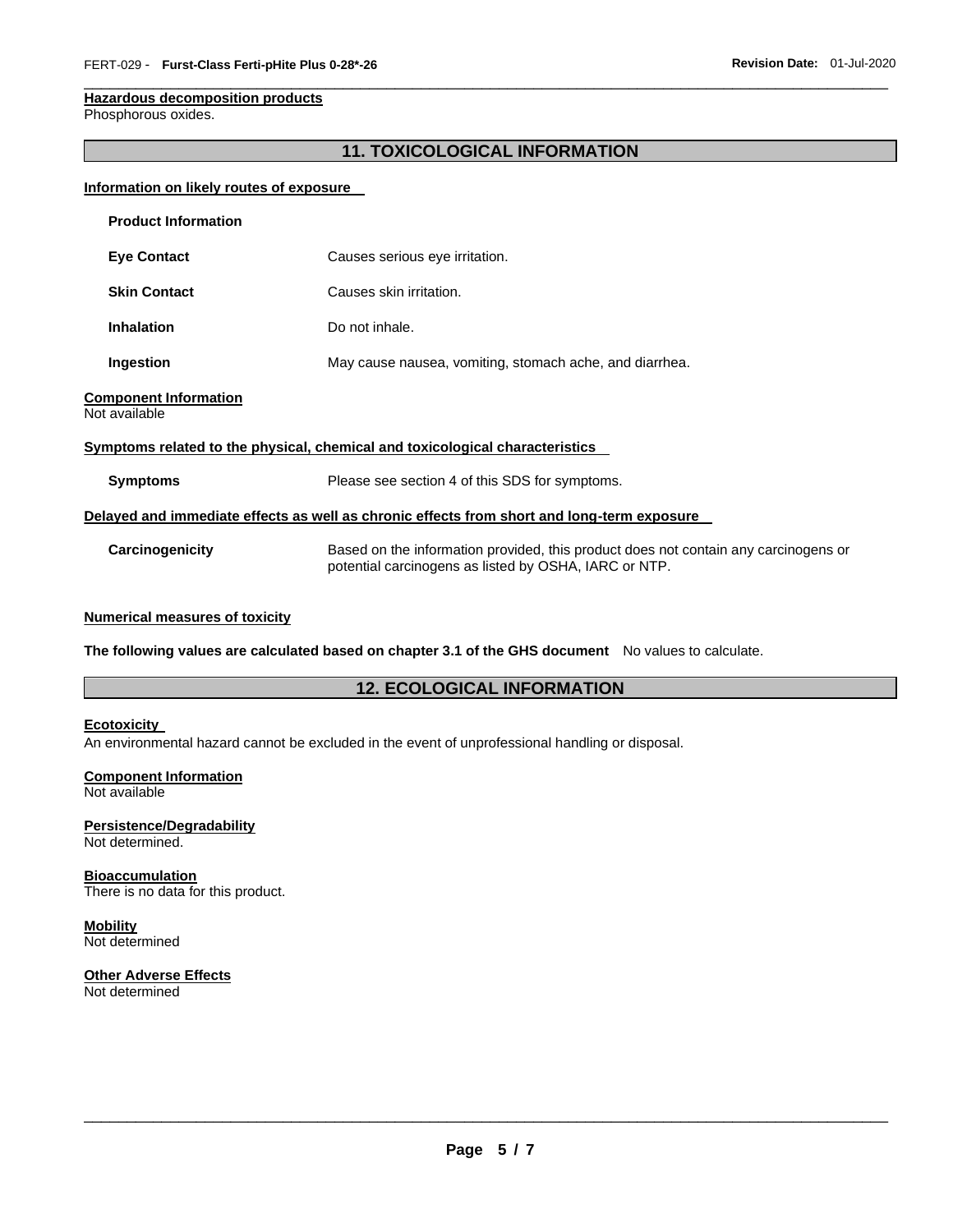#### \_\_\_\_\_\_\_\_\_\_\_\_\_\_\_\_\_\_\_\_\_\_\_\_\_\_\_\_\_\_\_\_\_\_\_\_\_\_\_\_\_\_\_\_\_\_\_\_\_\_\_\_\_\_\_\_\_\_\_\_\_\_\_\_\_\_\_\_\_\_\_\_\_\_\_\_\_\_\_\_\_\_\_\_\_\_\_\_\_\_\_\_\_ **13. DISPOSAL CONSIDERATIONS**

#### **Waste Treatment Methods**

| <b>Disposal of Wastes</b>        | Disposal should be in accordance with applicable regional, national and local laws and<br>regulations.                         |  |
|----------------------------------|--------------------------------------------------------------------------------------------------------------------------------|--|
| <b>Contaminated Packaging</b>    | Disposal should be in accordance with applicable regional, national and local laws and<br>regulations.                         |  |
| <b>14. TRANSPORT INFORMATION</b> |                                                                                                                                |  |
| <b>Note</b>                      | Please see current shipping paper for most up to date shipping information, including<br>exemptions and special circumstances. |  |
| <u>DOT</u>                       | Not regulated                                                                                                                  |  |
| <b>ATAI</b>                      | Not regulated                                                                                                                  |  |
| <b>IMDG</b>                      | Not regulated                                                                                                                  |  |

## **15. REGULATORY INFORMATION**

#### **International Inventories**

Not determined

#### **US Federal Regulations**

#### **CERCLA**

This material, as supplied, does not contain any substances regulated as hazardous substances under the Comprehensive Environmental Response Compensation and Liability Act (CERCLA) (40 CFR 302) or the Superfund Amendments and Reauthorization Act (SARA) (40 CFR 355).

#### **SARA 313**

Section 313 of Title III of the Superfund Amendments and Reauthorization Act of 1986 (SARA). This product does not contain any chemicals which are subject to the reporting requirements of the Act and Title 40 of the Code of Federal Regulations, Part 372

#### **CWA (Clean Water Act)**

This product does not contain any substances regulated as pollutants pursuant to the Clean Water Act (40 CFR 122.21 and 40 CFR 122.42)

#### **US State Regulations**

#### **California Proposition 65**

This product does not contain any Proposition 65 chemicals.

#### **U.S. State Right-to-Know Regulations**

This product does not contain any substances regulated under applicable state right-to-know regulations